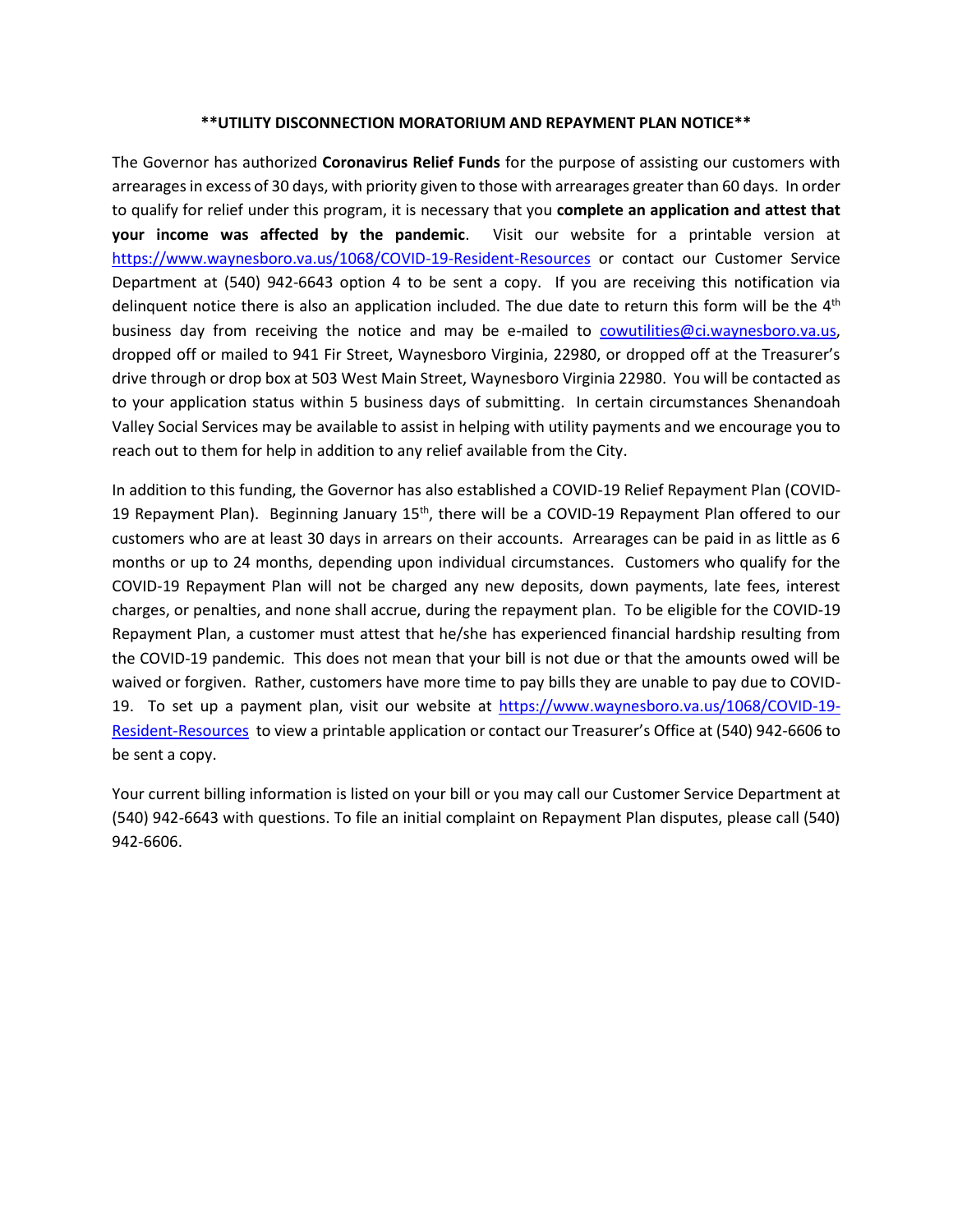# **COVID-19 MUNICIPAL UTILITY RELIEF PROGRAM**

### **Utility Arrearage Assistance**

## City of Waynesboro, Virginia

### **GENERAL INFORMATION**

- **1. Date of Customer's Application:**
- **2. Account Number or Other Unique Identifier of the Customer UtilityBill: \_\_\_\_\_\_\_\_\_\_\_\_\_\_\_\_\_**
- **3. Total Arrearage from March 1, 2020 – November 1, 2021 that isdue: \_\_\_\_\_\_\_\_\_\_\_\_\_\_\_\_\_\_**
- **a. (Provided by Municipal Utility with statement demonstrating amount attached)**
- **4. Date period for requested arrearage relief:**
	- **a. (Provided by Municipal Utility)**
	- **b. Applicants can only receive relief for arrearages from covered date periods that do not overlap with dates for which they have previously received relief through the CARES Act.**
- **5. Street Address (where utility service is provided): \_\_\_\_\_\_\_\_\_\_\_\_\_\_\_\_\_\_\_\_\_\_\_\_\_\_\_\_\_\_\_\_\_\_\_**
- **6. City or County (where utility service is provided): \_\_\_\_\_\_\_\_\_\_\_\_\_\_\_\_\_\_\_\_\_\_\_\_\_\_\_\_\_\_\_\_\_\_\_**
- **7. State (where utility service is provided): \_\_\_\_\_\_\_\_\_\_\_\_\_\_\_\_\_\_\_\_\_\_\_\_\_\_\_\_\_\_\_**
- **8. ZIP Code (where utility service is provided): \_\_\_\_\_\_\_\_\_\_\_\_\_\_\_\_\_\_\_\_\_\_\_\_\_\_\_\_**
- **9. Customer Phone Number: \_\_\_\_\_\_\_\_\_\_\_\_\_\_\_\_\_\_\_\_**
- **10. Customer Type:**

**Residential**

**Non-Residential**

### *RESIDENTIAL* **CUSTOMERS COMPLETE THIS SECTION**

**1. Name of Residential Account Holder:**

**First M.I. Last (Maiden)**

**2. For residential customers: place mark beside the applicable cause of economic hardship if you or a person in your household has experienced a loss of income due to the COVID-19 pandemic (check all that apply):**

been laid off;

place of employment has closed;

have experienced a reduction in hours of work;

must stay home to care for children due to closure of day care and/or school;

**Lackson** lost child or spousal support;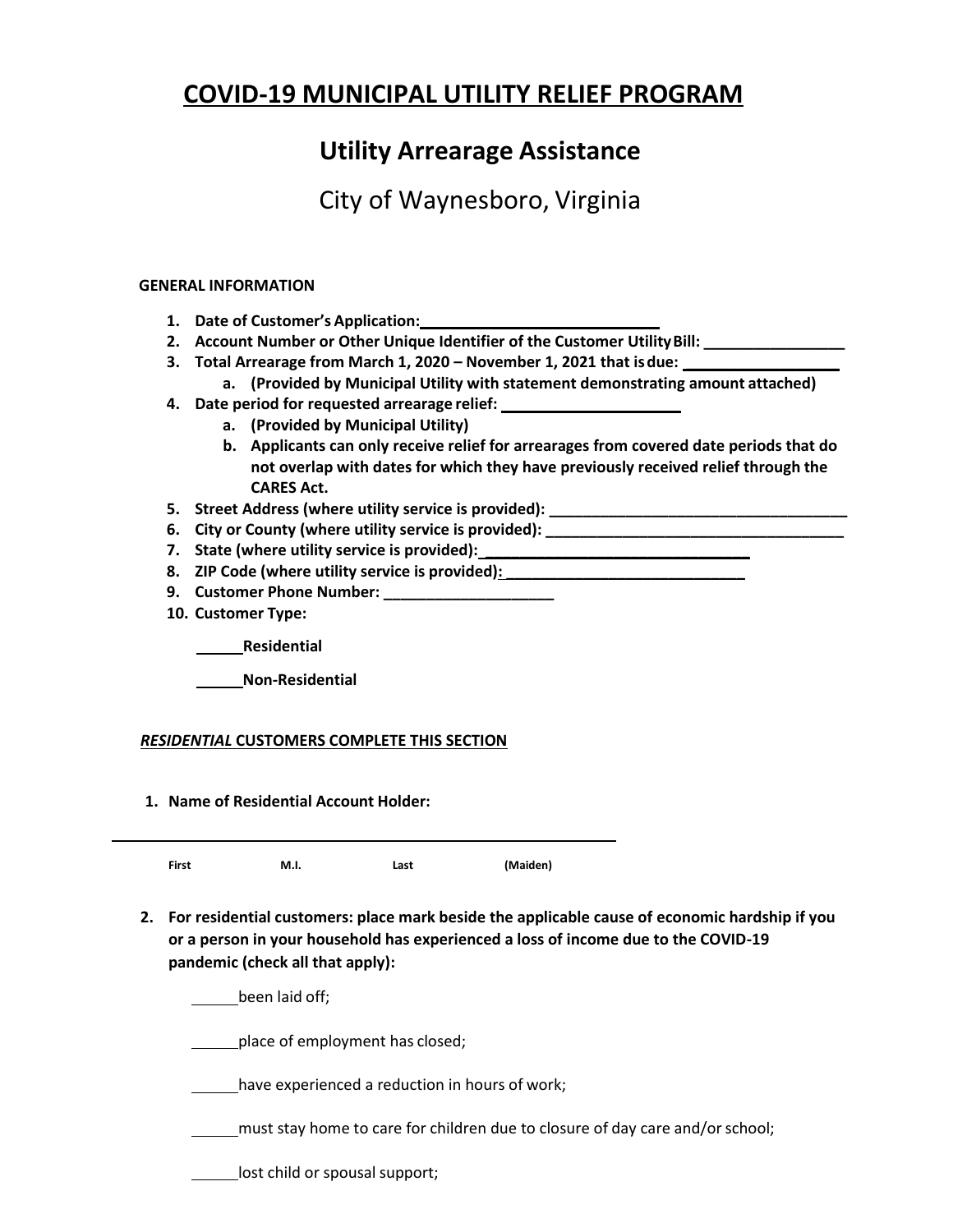not been able to work or missed hours due to contracting COVID-19; **LETT** unable to find work due to COVID-19; unwilling/unable to participate in previous employment due to high risk of severe illness from COVID-19 other(describe)

#### *NON-RESIDENTIAL* **CUSTOMERS COMPLETE THIS SECTION**

- **1. Name of Non-Residential Account Holder**:
- **2. Property Name:**
- **3.** Is the utility fee arrearage due to economic hardship experienced by the customer as a result of the COVID-19 pandemic? (Check Y/N)
- **4.** YES (Eligible for relief; provide explanation below.)
- **5.** NO (Not eligible for relief.)
- **6.** Provide an explanation of the COVID-19 related economic hardship:

#### **CARES Act assistance application may:**

- Assist for bills dated March 1, 2020, to November 1, 2021, and may not be used for past due amounts prior to this time period or after this time period.
- Funding can be used for the following bills:
	- Water
	- Sewer
	- Refuse (paid for by initial CARES allocation)

#### **Applicant's Certification:**

- I desire to receive any assistance to which I am legally entitled under this program and its specifications.
- I certify that the reason I am eligible for this CARES Act assistance is correct to the best of my knowledge and belief.
- I understand that my signature on this form gives permission for the staff at the City of Waynesboro to verify records as necessary to verify my eligibility for assistance.
- I declare to the best of my knowledge that: